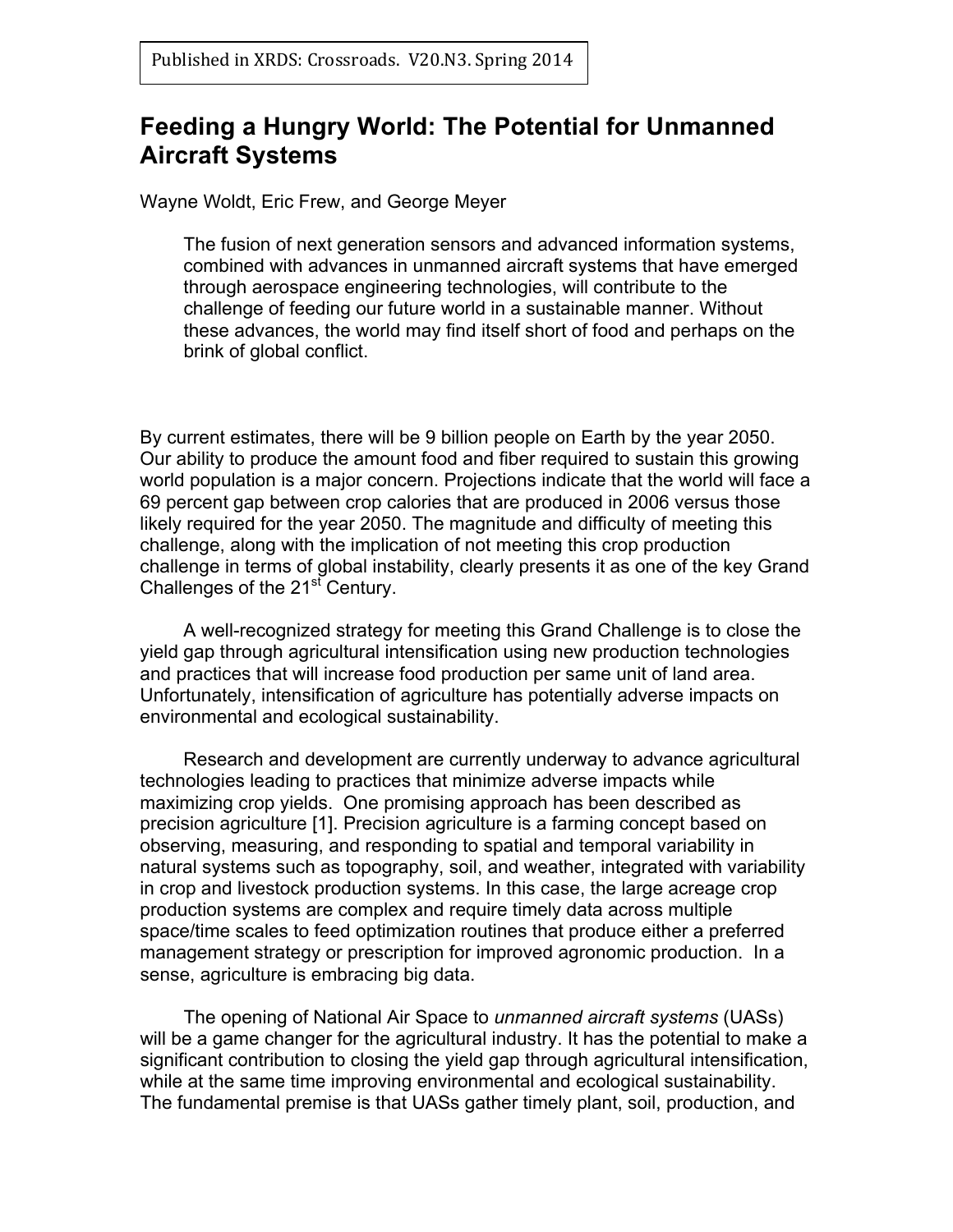environmental information and improve the response time for agriculture production and natural resources management.

The major challenges for crop production are water, nutrients, insect pests, disease, competing weed plants, plant and animal genetics, and making timely decisions. Some of these challenges can occur rapidly and unexpectedly, and if not dealt with promptly, result in a potentially significant loss of crop yield. UAS technology will offer an unparalleled opportunity to place crop and soil sensors, robotics, and advanced information systems at more timely and desired field locations as an integral part of precision agriculture technologies, thereby increasing production and improving efficiency of agricultural operations. This will lead to increased sustainability and security of food production, efficient water resources management, and deployment of new information systems based on integrated terrestrial and aerial sensor networks.

# Agricultural Applications of UAS Technology

Satellite and high altitude remote sensing have played a key role in precision agriculture since their inception about 25 years ago. However, these systems are expensive and are often not available to the agricultural community for timely information gathering and decision-making. Recently, the advent of smaller, less expensive UASs has provided new capabilities in spatial, spectral, and temporal resolution, which many researchers around the world are now attempting to put to use. Beginning in 2002, the first agricultural application of UAS remote sensing took place above the Kauai Coffee Company plantation in Hawaii with NASA's solar-powered Pathfinder-Plus Unmanned Aerial Vehicle (UAV) [2]. Color images were analyzed to map weed outbreaks and to spot irrigation and fertilization anomalies. Multispectral and hyperspectral imagery was also used to assess coffee crop maturity.

Since the inaugural Pathfinder-Plus mission, many subsequent research efforts have been made to analyze UAS capability for agricultural applications such as crop yield and biomass, water stress, nutrient deficiency, and plant status and condition. These UAS operations include both autonomous and remotely-piloted fixed-wing planes, single-rotor helicopters, and multi-rotor helicopters. In these studies, image processing techniques provided usable data in the form of major biophysical parameters such as the normalized difference vegetation index (NDVI), photochemical reflectance index (PRI), normalized green-red difference index (NGRDI), and leaf area index (LAI). In addition, research is underway to utilize UAS platforms as an aid for inventorying nursery and Christmas tree crops, and aerial imaging platforms to aid in identification of citrus diseases.

Realizing that agricultural intensification implies challenges in terms of sustainability, applications of UAS remote sensing capabilities can also be found in natural resources management. These include areas ranging from forest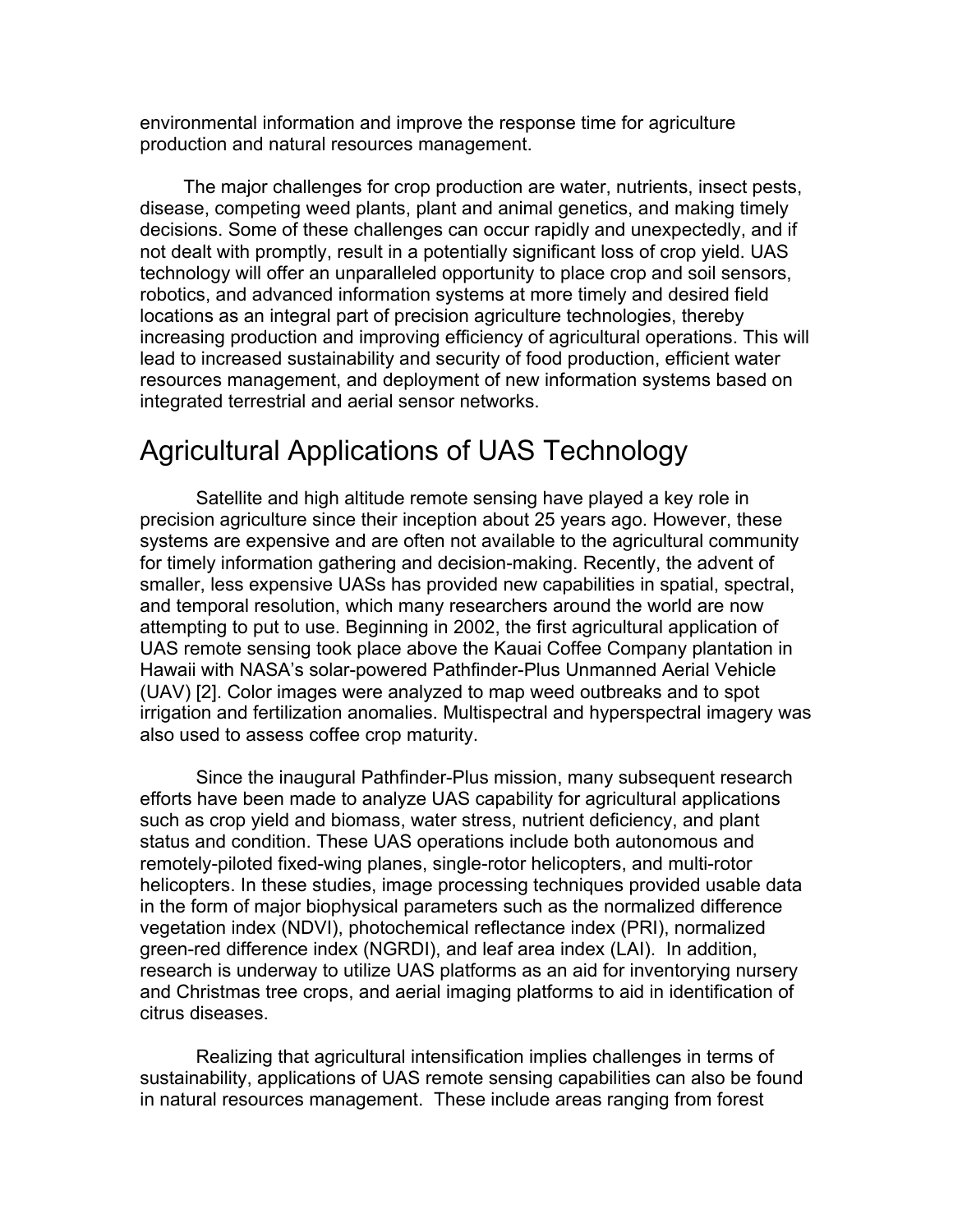inventory to ecological conservation. Research studies have been undertaken by Rango and Vivoni to explore rangeland hydrological applications with unmanned aerial vehicles [3], and parameters of oceanic and coastal area management have been tested using UAS platforms in coordination with the Integrated Ocean Observing System.

Synthesis of the literature developing and exploring applications of UASs in agriculture and natural resources points toward applications that involve highvalue crops in which value density (i.e., economic value per unit area) is fairly large. This makes considerable sense, since this would be the most logical entry point for a new, perhaps moderately expensive technology. However, there is a compelling need for the consideration of UAS technologies in the production of food and fiber in the cornbelt areas of the Great Plains and Mid-west regions of the US. Here, large expanses of land present their own unique challenges in continuously monitoring crop conditions for making timely management decisions.

In terms of management of large parcels of land, UASs can help to address and resolve several challenges, including multiple crop rotations and irrigated production. To date, producers have relied largely on limited terrestrial sources of data, provided by limited wire-based connectivity requirements. In the case of wireless systems, the limits are associated with the high cost, density, and connectivity of the sensor networks [4]. There has also been some movement toward satellite-based sources of data to help inform the grower for management and decision-making. While terrestrial sources of information and remotely sensed information derived from satellites are important, a better "bird's-eye view" and timelier source of data will eventually be needed to progress toward meeting the yield gap challenge across the large expanses of the Great Plains and Mid-west.

#### Examples of UAS Platforms

Researchers at the University of Nebraska – Department of Biological Systems Engineering, in partnership with the University of Colorado – Aerospace Engineering Sciences Department, have explored the unique demands created by UAS deployment, especially across large agricultural land areas. Initial studies focused on the evaluation of flight path tracking performance using the SwiftPilot (Figure 1) which is an autonomous navigation system [5] developed by BlackSwift Technologies, and is integrated into the Tempest fixed-wing aircraft (Figure 2) manufactured by UASUSA, Inc. Flight path performance is an important variable in terms of placing sensors in an efficient manner to support the extreme data demands of precision agriculture. Initial results of this collaborative research show great promise for currently available autonomous navigation systems guiding a single engine, fixed-wing unmanned aircraft for placement of sensors at specific locations over large parcels of agricultural land [6].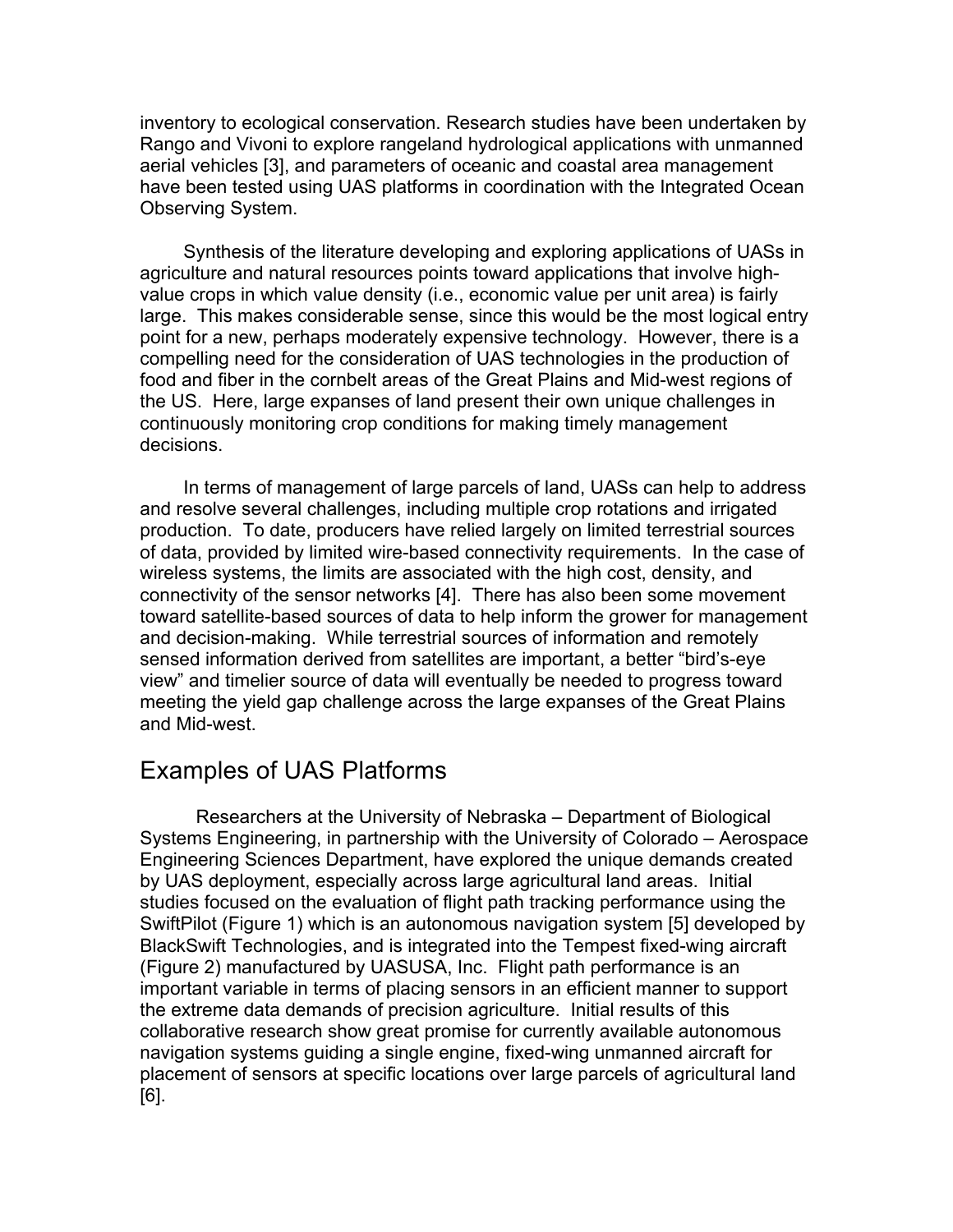The SwiftPilot is a state of the art flight computer (i.e., embedded processor) serving as a lightweight, customizable, and low-cost autopilot. The 70 x 34 x 27 mm package weighs 34 grams and utilizes a 6-axis inertial measuring unit, global positioning system, a dynamic pressure sensor for airspeed, and a static pressure sensor for determining altitude. The SwiftPilot allows access to every control loop using a cascaded proportional-integral-differential (PID) controller through the SwiftPilot SDK unit, allowing high level algorithms for performing robust trajectory planning and flight path following [7].



Figure 1. SwiftPilot Autopilot System

The Tempest unmanned aircraft (Figure 3) is light-weight but strong, made primarily of fiberglass with carbon-fiber composite for reinforcement in the wing spar and the lower surface of the wing. The detachable wings have a span of 3.2 m with a maximum gross takeoff weight of 6.8 kg. A smooth under-surface and a folding propeller enables landing in grassy fields and road surfaces with no landing gear. The Tempest utilizes an in-runner electric motor with a gearbox manufactured by Neu Motors, a Castle Creations ICE speed control, a Graupner propeller, and a 10,000 mAh lithium polymer battery manufactured by MaxAmps, providing flight time of approximately 45 to 75 minutes depending on the cruise speed setting [7].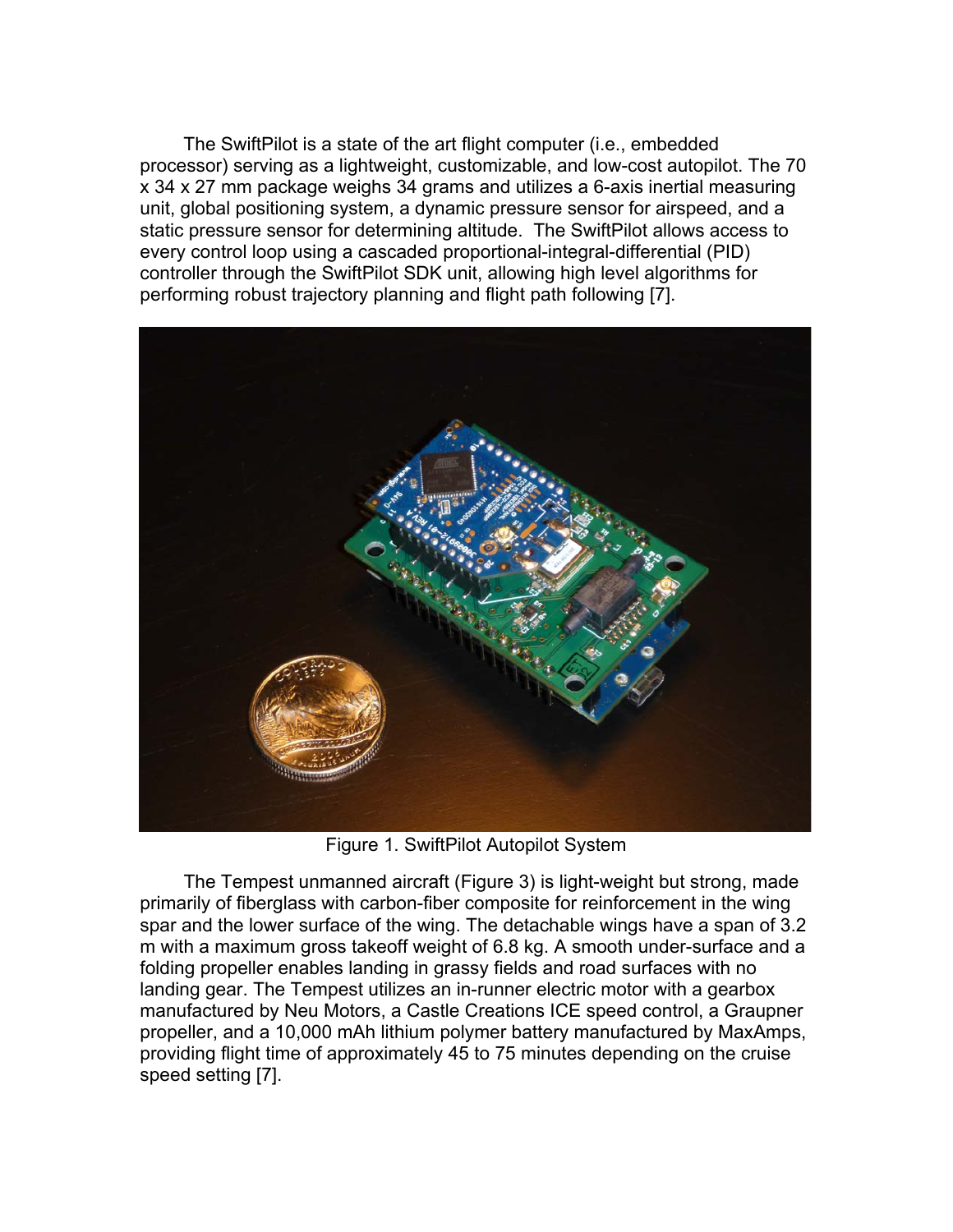# The Future of UAS

A few of the application areas in which robotics, information systems, and unmanned aircraft can contribute to agriculture and natural resources include:

- Crop sensor systems for agricultural production applications employing precision agriculture
- Sensor deployment for hydrologic observatories and natural resource management
- Standards and performance verification in support of the agricultural industry
- Crop scouting, ranch, and livestock management involving weed scouting and cattle health
- Water management applications for flood assessment and irrigation management
- Soil moisture and vegetation type to define stage of crop growth and presence of weeds
- Management and application of pesticides through space/time resolution and crop dusting
- Remote sensing platform with multi-spectral sensors to extend information bandwidth
- River tracking, riparian status, and water area coverage after storms and extreme events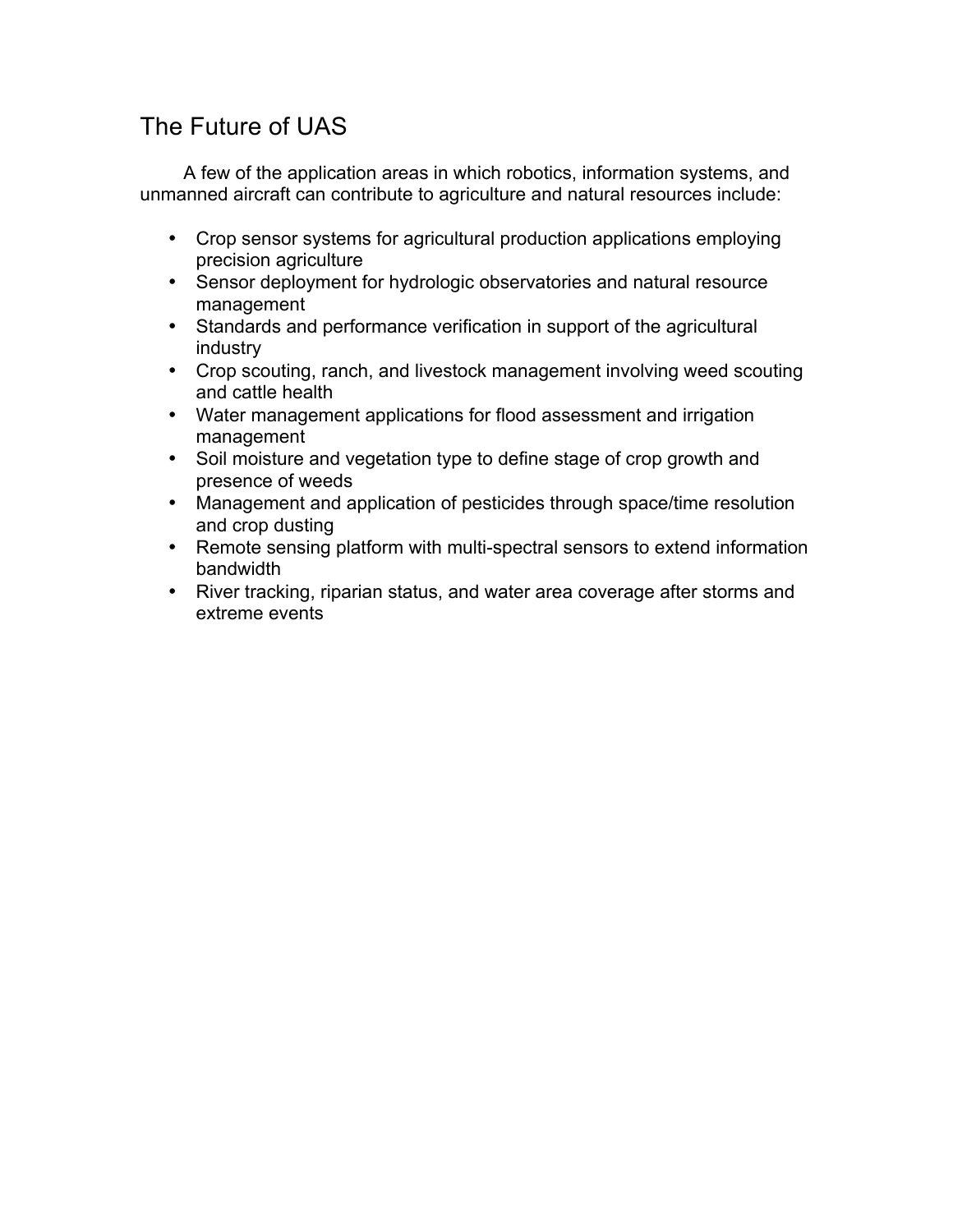

Figure 2. A Tempest Unmanned Aircraft System ready for Agricultural Research

Realization of these, as well as many other applications, will require continued creative research and development in the process of data fusion of information and sensor systems, as well as the integration of technology capable of placing the sensors at the desired location and time into the UAS. Perhaps the effectiveness of an aerial sensor system will depend on its ability to both 1) cover a large expanse of land, and 2) levitate over desired areas of the agricultural operation. In addition, to achieve the long range potential of precision agriculture, the UAS will need to carry an appropriate sensor and data storage package, remain on a given target area, and work in tandem with on-theground robots via wireless communications such as mesh net radio systems [7, 8].

Currently, fixed-wing UASs have the longest range, with a flight time of hours (comparatively, multi-rotor copters can have flight times as low as only 20 minutes). Multi-rotor copters have the advantage in hovering over a target area, but may be more susceptible to environmental conditions that restrict flight. Terrestrial robot systems, especially small ones, may also have short operation times due to energy demands and our current state of energy system density (lithium polymer batteries being the state-of-the-art). Yet another extension of this vision includes the concept of a UAS collaboration network, in which multiple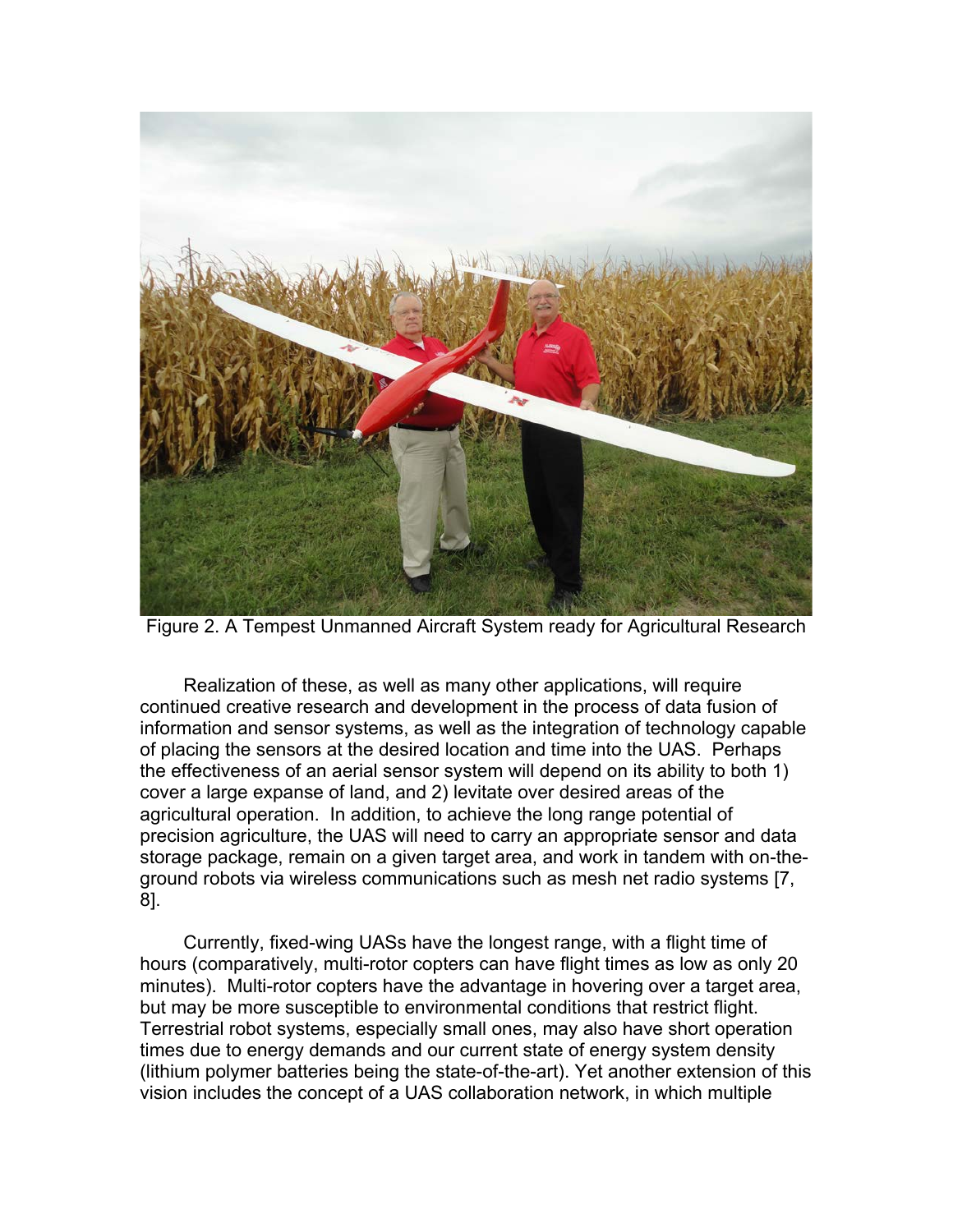UASs work together (perhaps even employing swarm technology), along with an array of terrestrial-based robots, to realize an integrated, collaborative framework that achieves outcomes that are not possible with only single-mode robotic systems.



Figure 3. Preparing the Tempest for an Agricultural Test Flight

In order to meet the evolving global demands for food and fiber into year 2050, research and development on UASs will need to advance. It is interesting to note that the UAS industry has identified precision agricultural applications as the single largest market opportunity through year 2025 [9]. This will involve research and development on information systems, sensor technology, and integration into efficient airframes that support collaborative networking across multiple space and time scales. Of course, it will also require the engagement of our best and brightest human resources.

### References

[1] Precision Agriculture in the 21<sup>st</sup> Century. National Academy Press, Washington, D.C., 1997, 162.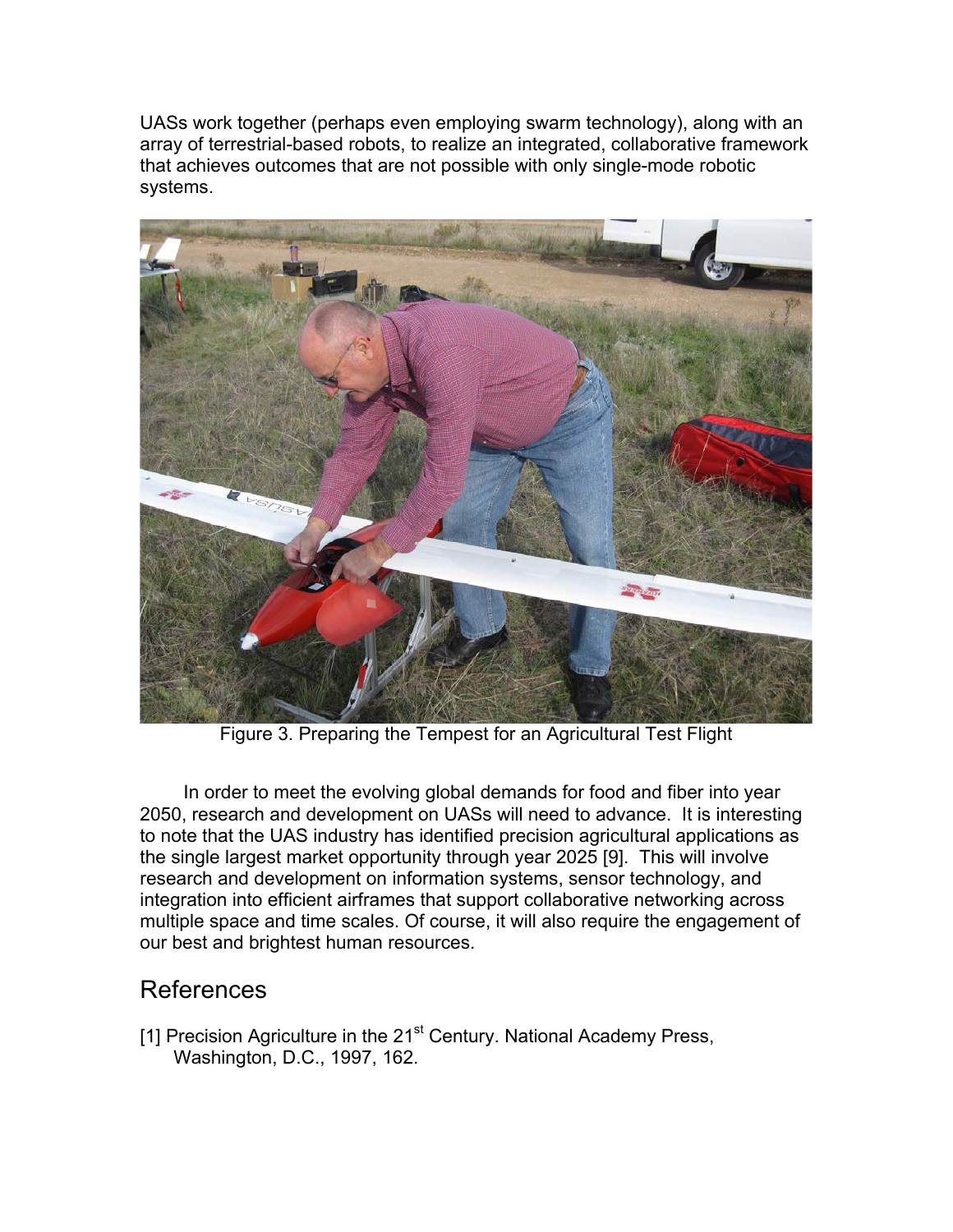- [2] Herwitz, S.R. and Johnson, L. Imaging from an unmanned aerial vehicle: Agricultural surveillance and decision support. *Computers and Electronics in Agriculture* 44, 1 (2004): 49-61.
- [3] Rango, A. and Vivoni, E. Hydrology with unmanned aerial vehicles [Abstract]. In *Proceedings of the AGU Chapman Conference on Remote Sensing of the Terrestrial Water Cycle* (Kona, Hawaii, Feb. 19-22, 2012), 7.
- [4] Akyildiz, I. and Stuntebeck, E. Wireless underground sensor networks: Research challenges. *Ad Hoc Networks* 4, (2006):669–686.
- [5] Elston, J. and Stachura, M. BlackSwift Technologies LLLC, www.blackswifttech.com (Boulder, Colorado, 2013).
- [6] Woldt, W., Frew, E., Meyer, G., and Stachura, M. Performance of autonomous navigation system in a fixed wing unmanned aircraft system flying production agriculture missions. In *Proceedings of the 2014 American Society of Agricultural and Biological Engineers Annual International Meeting* (Montreal, Canada, Jul, 12-16, 2014).
- [7] Frew, E., Argrow, B., Lawrence, D., Elston, J., and Stachura, M. Unmanned aircraft systems for communication and atmospheric sensing missions. In *Proceedings of the American Control Conference* (Washington, D.C., Jun. 17-19, 2013), 1482-1487.
- [8] Young, S., Meyer, G., Woldt, W. Future directions for automated weed management in precision agriculture. Automation: The Future of Weed Control in Cropping Systems. Springer, New York, 2013, 249-259.
- [9] Jenkins, D. and Vasigh, B. The economic impact of unmanned aircraft systems integration in the United States. Association for Unmanned Vehicle Systems International, Arlington, VA. 2013, 38.
- Wayne Woldt is an Associate Professor in the Department of Biological Systems Engineering at the University of Nebraska-Lincoln. His research is focused on simulation modeling with emphasis on innovative methods; consideration of conjunctive surface/groundwater systems across watersheds; deployment of unmanned aircraft systems to support big data demands of complex agrohydro-economic systems; consideration of imprecision in environmental and hydrologic systems, and their management using soft computing techniques; and adaptive management of complex water and environment systems.
- Eric Frew is an Associate Professor in the Department of Aerospace Engineering Sciences at the University of Colorado Boulder and the director of the Research and Engineering Center for Unmanned Vehicles (RECUV). His research focuses on autonomous flight of heterogeneous unmanned aircraft